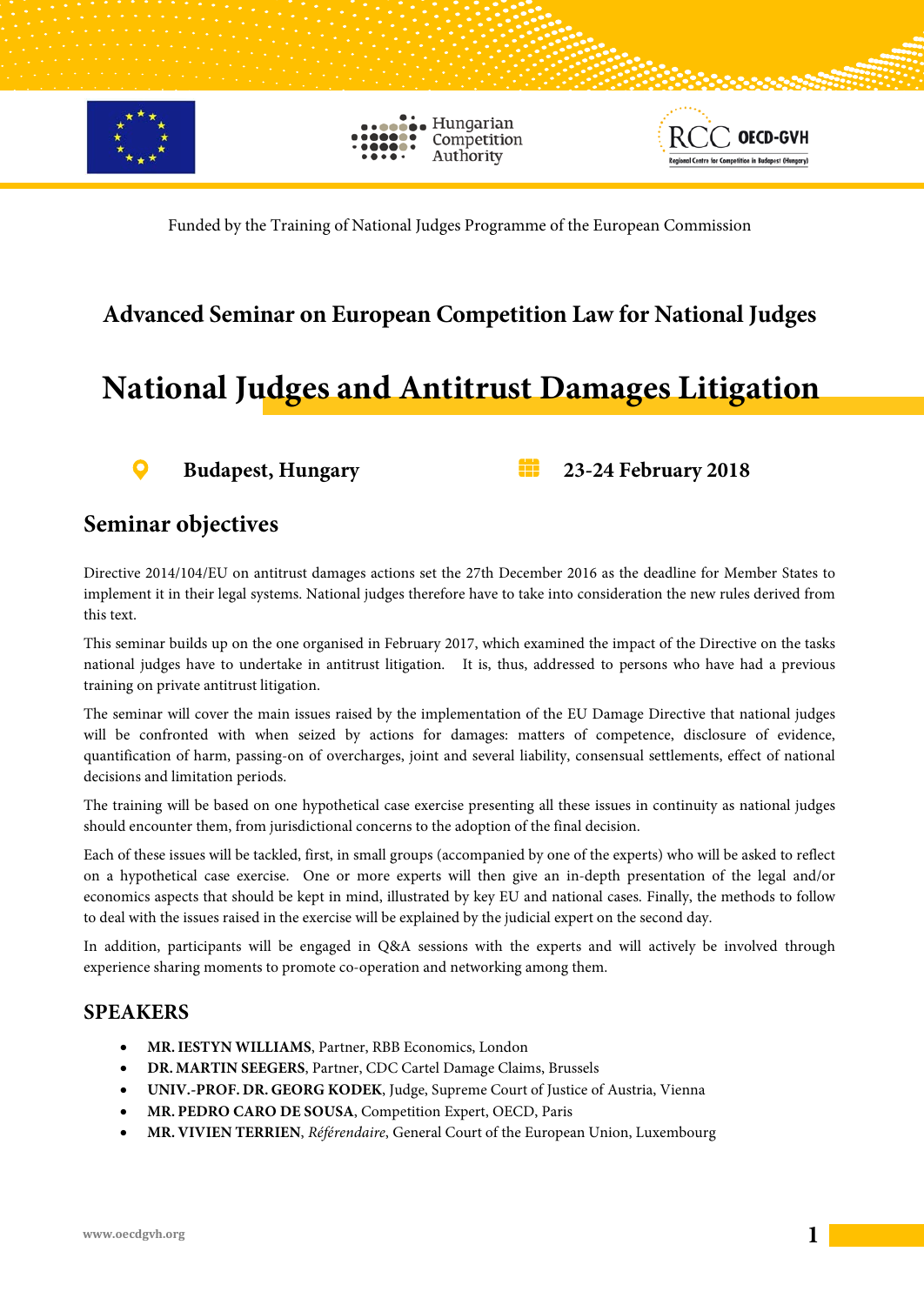# **Agenda**

#### **Friday, 23 February 2018**

- **09.00-09.15 WELCOME AND OPENING REMARKS BY VIVIEN TERRIEN** (CJEU)
- **09.15-09.45 GROUP PHOTO AND INTRODUCTION**
- **THEME #1 JURISDICTIONAL ISSUES AND APPLICABLE LAW**
- **09.45-10.45 HYPOTHETICAL CASE EXERCISE PART #1 – WORKING GROUPS**
- **10.45-10.55 INTERVENTION BY VIVIEN TERRIEN** (General Court of the EU, Luxembourg)
- **10.55-11.20 INTERVENTION BY DR. MARTIN SEEGERS** (CDC Cartel Damage Claims, Brussels)
- **11.20-11.40 Q&A and Experience Sharing Session**
- 11.40-12.00 Coffee Break
- **THEME #2 QUANTIFICATION OF HARM**
- **12.00-13.00 HYPOTHETICAL CASE EXERCISE PART #2 – WORKING GROUPS**
- **13.00-14.30** Lunch
- **14.30-14.55 INTERVENTION BYIESTYN WILLIAMS** (RBB Economics, London)
- **14.55-15.10 INTERVENTION BY DR. MARTIN SEEGERS** (CDC Cartel Damage Claims, Brussels)
- **15.10-15.20 INTERVENTION BY PEDRO CARO DE SOUSA** (OECD, Paris)
- **15.20-15.35** Q&A and Experience Sharing Session
- 15.35-15.50 Coffee Break
- **THEME #3 PASSING-ON OF OVERCHARGES**
- **15.50-16.50 HYPOTHETICAL CASE EXERCISE PART #3 – WORKING GROUPS**
- **16.50-17.15 INTERVENTION BY IESTYN WILLIAMS** (RBB Economics, London)
- **17.15-17.30 INTERVENTION BY DR. MARTIN SEEGERS** (CDC Cartel Damage Claims, Brussels)
- **17.30-17.40 INTERVENTION BY PEDRO CARO DE SOUSA** (OECD, Paris)
- **17.40-18.00** Q&A and Experience Sharing Session
- **18.30** Welcome dinner (meeting at the hotel reception)